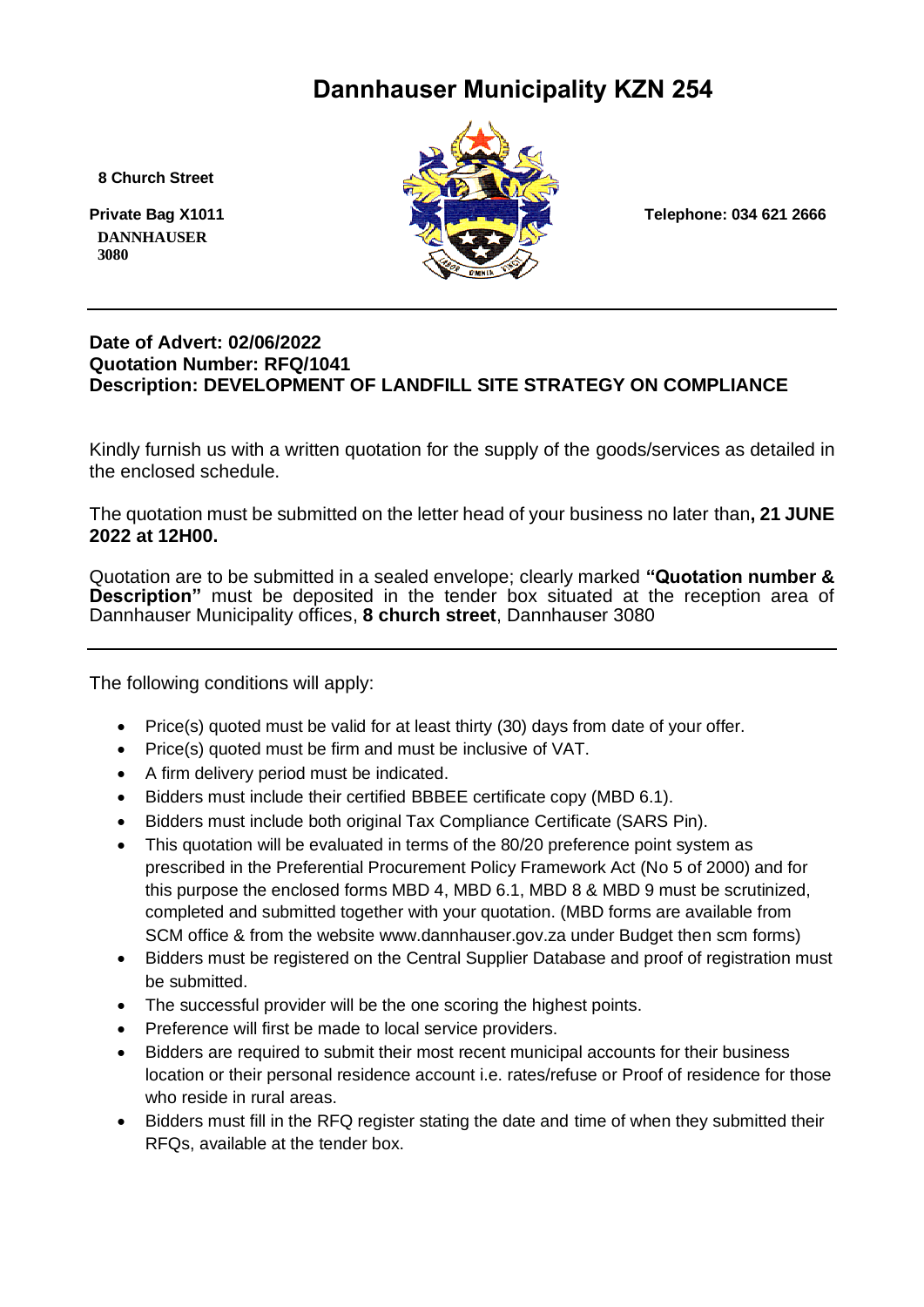- Bidders must be registered on The Dannhauser Municipality Suppliers database, forms are available from the website www.dannhauser.gov.za & from reception.
- Dannhauser Municipality does not bind itself to accept the lowest, or any quote.
- The Municipality reserves the right to withdraw any invitation to quotations/proposal and/or to re-advertise or to reject any quotations/proposal or to accept a part of it.
- The municipality reserve the right to appoint a portion or split the service to a service provider.
- The Municipality does not bind itself to accepting the lowest quotations/proposal or award a contract to the bidder scoring the highest number of points.

NB: No quotations will be considered from persons in the service of the state<sup>i</sup>

#### **Failure to comply with these conditions may invalidate your offer.**

#### **SCHEDULE**

DESCRIPTION**: QUOTATIONS FROM SUITABLE AND QUALIFIED SERVICE PROVIDERS AS PER BELOW SCHEDULE:** 

#### **DEVELOPMENT OF LANDFILL SITE STRATEGY ON COMPLIANCE**

**AS PER ATTACHED TERMS OF REFERENCES**

## **Terms of reference**

# **Proposal: Environmental Management Programme for the Operation of the Dannhauser Waste Disposal Site, located within the Dannhauser Local Municipality, Amajuba District, KwaZulu-Natal**

### **1 INTRODUCTION AND BACKGROUND**

Proposals are request for the development of an Environmental Management Programme (EMPr) for the Operation of the Dannhauser Landfill Site, located within the Dannhauser Local Municipality, uThukela District, KwaZulu-Natal. The Department of Economic Development, Tourism and Environmental Affairs (DEDTEA) has issued a Reviewed Waste Management License (WML) (DEDTEA Reference DC25/WML/0001/2015) in terms of Section 49 (1) of the National Environmental Management: Waste Act, 2008 (NEMWA) (Act No. 59 of 2008) dated 02 February 2017. It is understood from the details within the WML that the landfill receives general waste from the surrounding areas and also entails waste reclamation on site. The WML authorises the activities in terms of GN 921 Category B (8) and (10) for the disposal of general waste to land covering an area in excess of 94 736m2. In terms of Section 67 (1)(h) of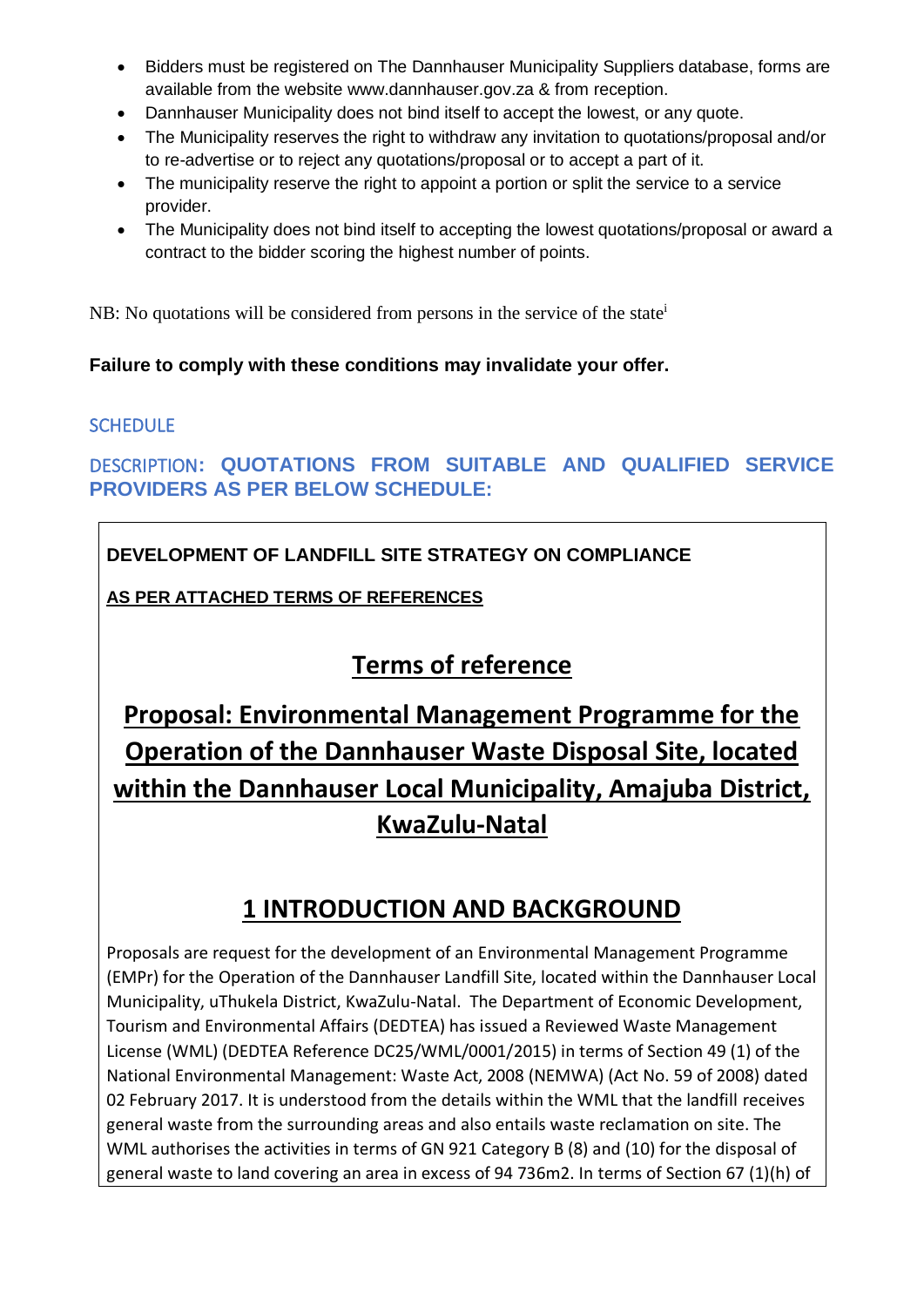the NEMWA (Act 59 of 2008), failure to comply with the conditions of this WML will constitute an offence as in accordance with Section 68 (1) of NEMWA. According to condition 5.3.5 of the WML, an EMPr must be prepared and submitted for approval to DEDTEA, and kept on site during the operational phase.

This proposal is intended to comply with condition 5.3.5 of the WML to enable the continued legal operation of the Dannhauser Landfill site (Figure 1).

## **2 LEGAL FRAMEWORKS**

This Section lists the overarching South African legislation that legally enforces the obligation of parties to apply environmental management for the operation of activities which are deemed a risk to the environment and public health.

2.1 The Constitution of the Republic of South Africa Act (ACT 108 of 1996)

The Constitution of the Republic of South Africa is the legal source for all law, including environmental law, in South Africa. The Bill of Rights is fundamental to the Constitution of the Republic of South Africa and in, Section 24 states

that:

Everyone has the right (a) to an environment that is not harmful to their health or well-being; and (b) to have the

environment protected, for the benefit of present and future generations through reasonable legislative and other measures that (i) prevent pollution and ecological degradation; (ii) promote conservation; and (iii) secure ecologically sustainable development and use of natural resources while promoting justifiable economic and social development.

2.2 National Environmental Management Act (ACT 107 of 1998)

The National Environmental Management Act (NEMA) is South Africa's overarching environmental legislation and provides for the right to an environment that is not harmful to the health and well-being of South African citizens; the equitable distribution of natural resources, sustainable development, environmental protection and the formulation of environmental management frameworks (Government Gazette, 1998). NEMA imposes a duty of care (Section 28 of NEMA) on every person who causes, has caused or may cause significant pollution or degradation of the environment to take reasonable measures to prevent the pollution or degradation of the environment from occurring, continuing or reoccurring. Insofar as such harm to the environment is authorized by law or cannot reasonably be avoided, NEMA requires that the pollution must be minimized and rectified. The 'polluter pays' principle provides that 'the cost of remedying pollution, environmental degradation and consequent adverse health effects and of preventing, controlling or minimizing further pollution, environmental damage or adverse health effects must be paid for by those responsible for harming the environment'.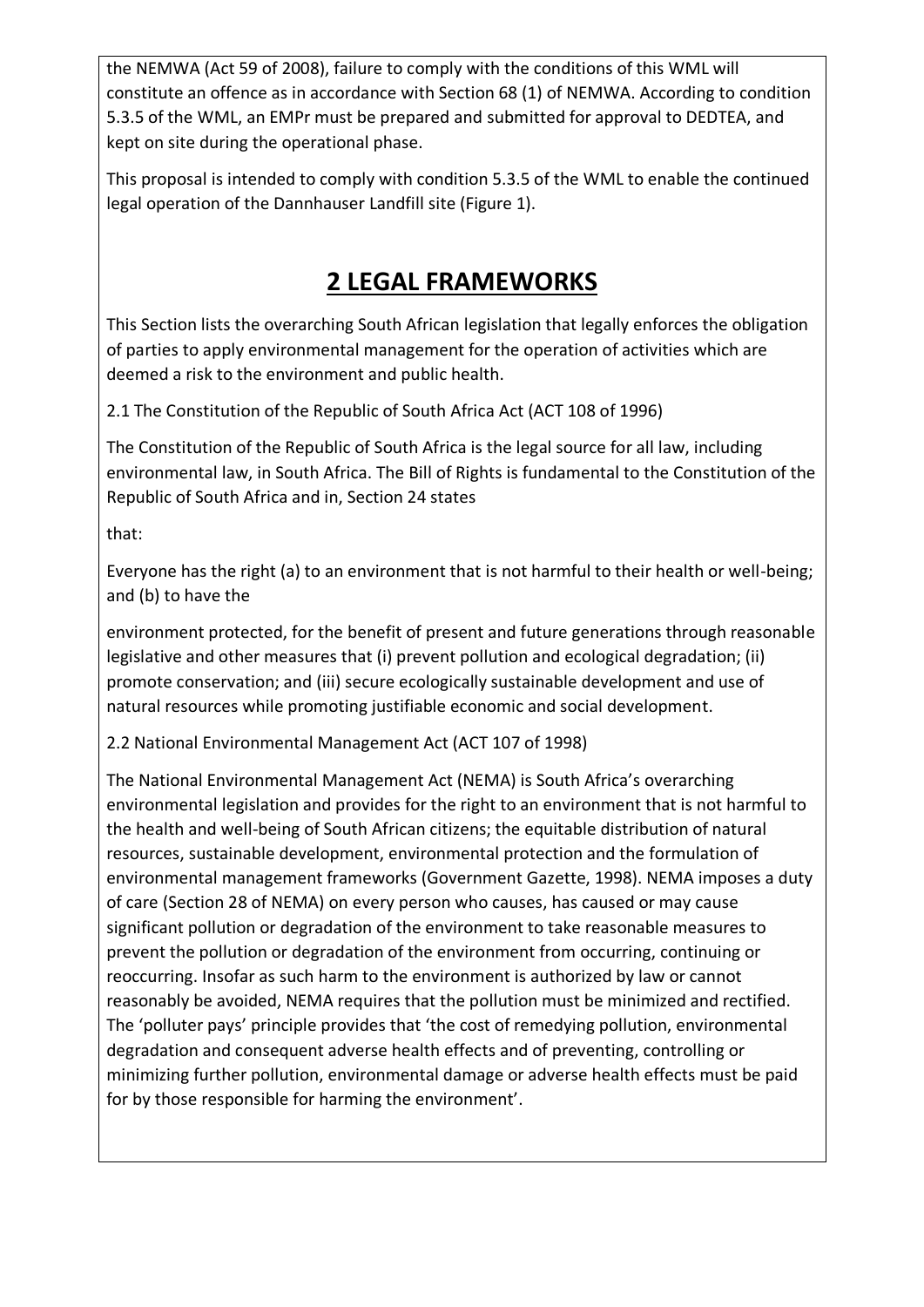# **3. LEGISLATED REQUIREMENTS FOR**

### **ENVIRONMENTAL AUDITING**

The legislated requirements for the objectives of an environmental audit are specified in Appendix 7 of the Amendments to the 2014 EIA Regulations (GN 326, 07 April 2017). Refer to Table 1 for a summary of the legislated list of objectives from GN 326.

Table 1: Legislative objective requirements for an Environmental Audit

Requirement

The objective of the environmental audit report is to -

(i) the level of compliance with the conditions of the environmental authorisation and

the EMPr, and where applicable, the closure plan; and

(ii) the extent to which the avoidance, management and mitigation measures provided

for in the EMPr, and where applicable, the closure plan achieves the objectives and

outcomes of the EMPr, and closure plan;

(b) identify and assess any new impacts and risks as a result of undertaking the activity;

(c) evaluate the effectiveness of the EMPr, and where applicable, the closure plan

(d) identify shortcomings in the EMPr, and where applicable, the closure plan; and

(e) identify the need for any changes to the avoidance, management and mitigation measures

provided for in the EMPr, and where applicable, the closure plan

## **4 LEGISLATED REQUIREMENTS FOR THE ENVIRONMENTAL AUDIT REPORT**

The legislated requirements for the content of an Environmental Audit Report are specified in

Appendix 7 of the Amendments to the 2014 EIA Regulations (GN 326, 07 April 2017). Refer to Table 2 for a summary of the legislated list of report content requirements.

Table 2: Legislative requirements of the contents of the Report

Requirement

1 An environmental audit report prepared in terms of these Regulations must contain—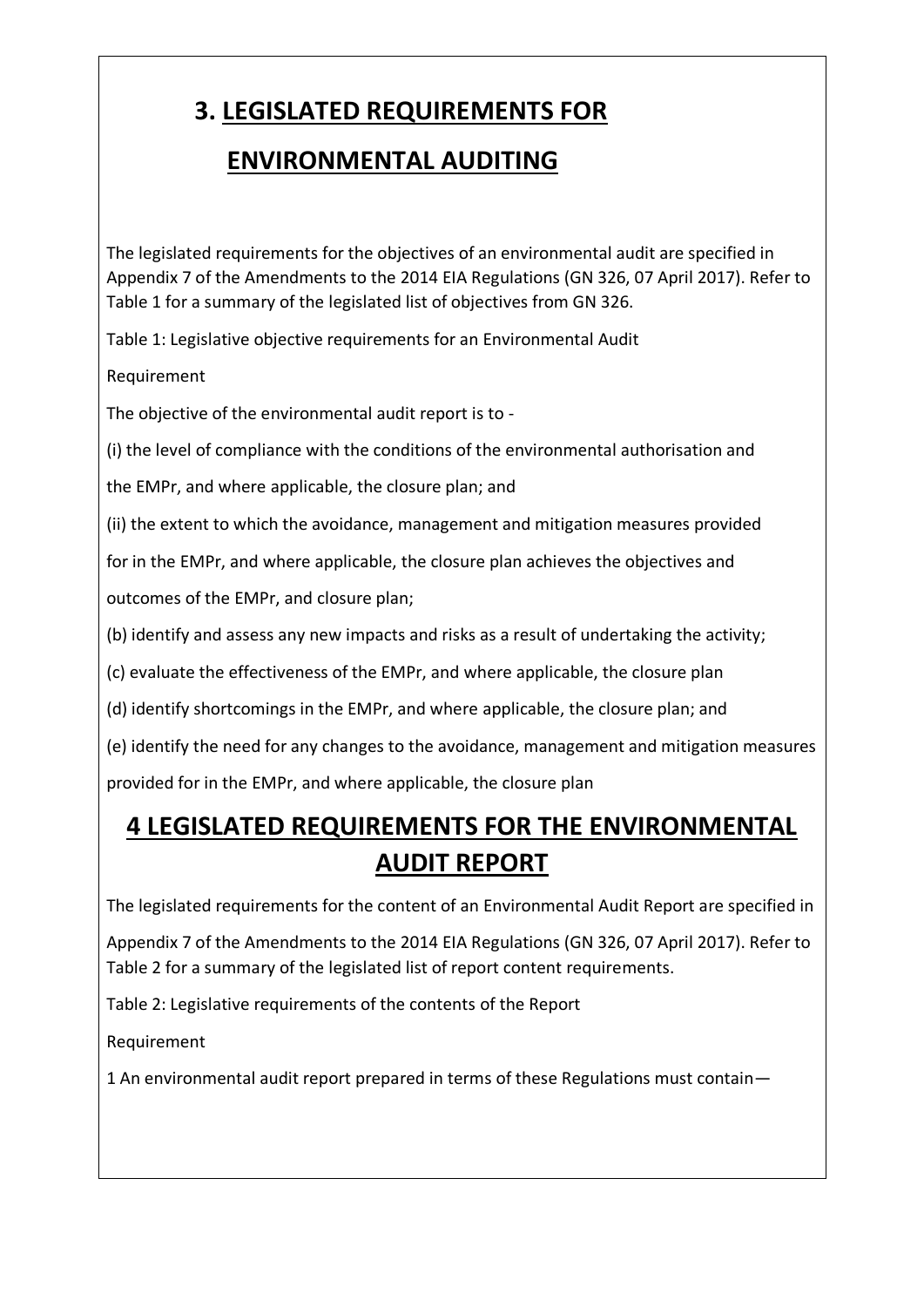(a) Details of the -

independent person who prepared the environmental audit report; and expertise of the independent person that compiled the environmental audit report;

(b) a declaration that the independent auditor is independent in a form as may be specified by the competent authority;

(c) an indication of the scope of, and the purpose for which, the environmental audit report was prepared;

(d) a description of the methodology adopted in preparing the environmental audit report;

(e) an indication of the ability of the EMPr, and where applicable, the closure plan to sufficiently provide for the avoidance, management and mitigation of environmental impacts associated with the undertaking of the activity on an on-going basis; sufficiently provide for the avoidance, management and mitigation of environmental impacts associated with the closure of the facility; and ensure compliance with the provisions of environmental authorization, EMPr, and where applicable, the closure plan;

(f) a description of any assumptions made, and any uncertainties or gaps in knowledge;

(g) a description of any consultation process that was undertaken during the course of

carrying out the environmental audit report;

(h) a summary and copies of any comments that were received during any consultation

process; and

(i) any other information requested by the competent authority.

### **5 SCOPE OF WORK**

The proposed scope of work for the process will follow the legislated procedure detailed in the Amendments to the

2014 EIA Regulations (GN 326, 07 April 2017).

5.1 Site visit

A site visits to gather the required information must be undertaken.

5.2 Compilation of Environmental Management Programme (EMPr)

A Draft EMPr will be compiled in accordance with Appendix 4 of GN 326 and will contain guidelines to ensure that all activities associated with the operation of the Landfill site are carried out in an environmentally responsible and acceptable manner. Specific management objectives and mitigation measures will be specified to ensure compliance will all the conditions stipulated within the WML DC25/WML/0001/2015.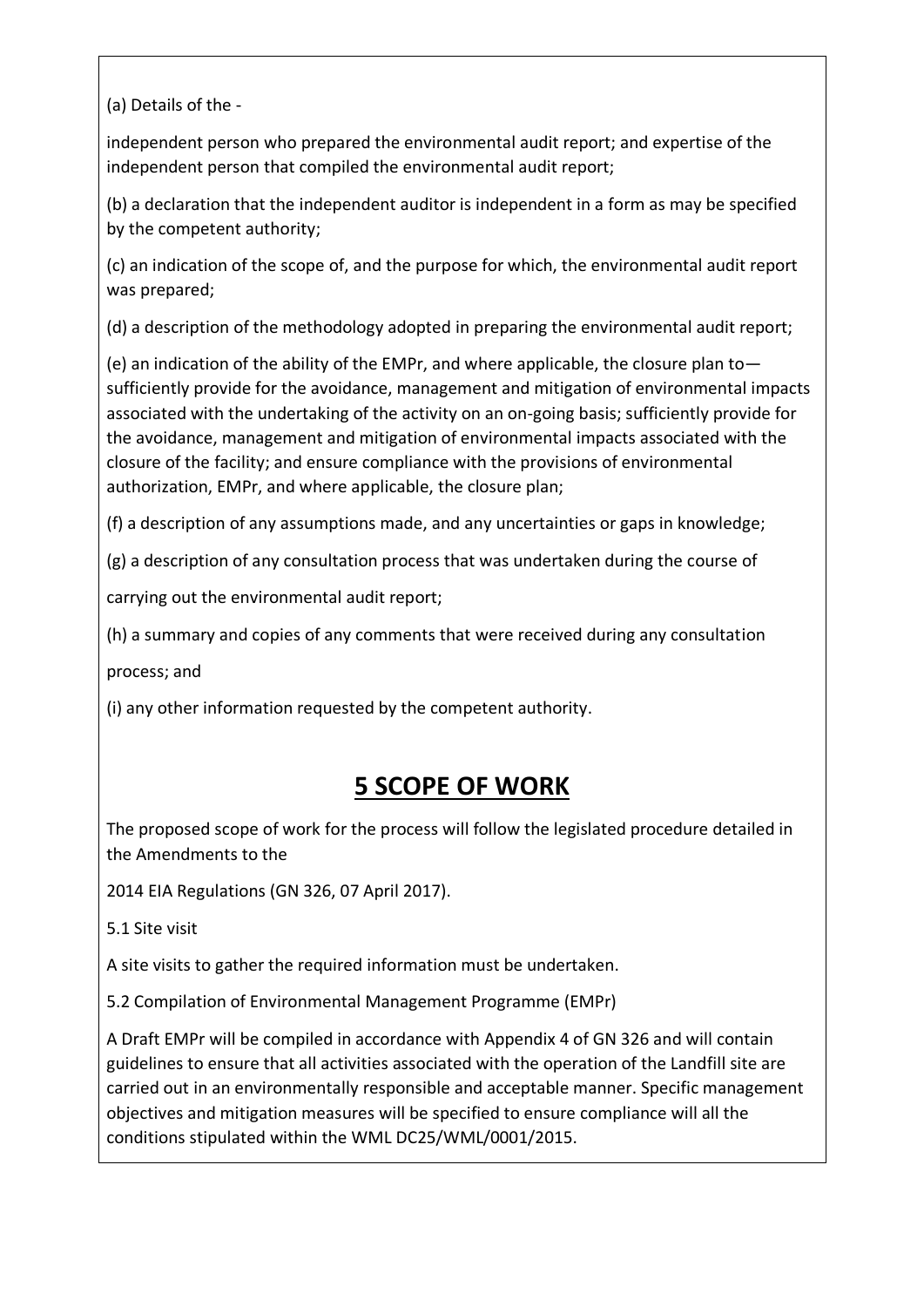## **5.3 Evaluation Critera**

| <b>EVALUATION Criteria</b>                                                                                                                                                           | Max<br>points | Verification method                                                                                 |
|--------------------------------------------------------------------------------------------------------------------------------------------------------------------------------------|---------------|-----------------------------------------------------------------------------------------------------|
| <b>Project Team</b><br>Qualification of Environmental management<br>Minimum of Degree $=$ 40<br>➤                                                                                    | 40            | Attach certified copy (not older than 3<br>months) of registration certificate and<br>qualification |
| Methodology & Approach (Structure of Work<br>Plan) as per TORs                                                                                                                       | 20            | Attach a detailed methodology (Project<br>Milestone & Deliverables/Time<br>frames/Key Stakeholder)  |
| Experience of the bidder in Development of<br><b>EMPr</b><br>$3 - 5$ completed Similar projects = 30-40<br>$1 - 2$ completed Similar projects = 10-20<br>No completed projects = $0$ | 40            | Attach both appointment & reference<br>letters                                                      |
| Total                                                                                                                                                                                | 100           |                                                                                                     |

**Project Duration: two months from date of appointment.**

#### **EVALUATION CRITERIA**

**NB: The minimum points that must be scored by a prospective bidder to proceed in the next stage (which is pricing 80/20) is 75 points.**